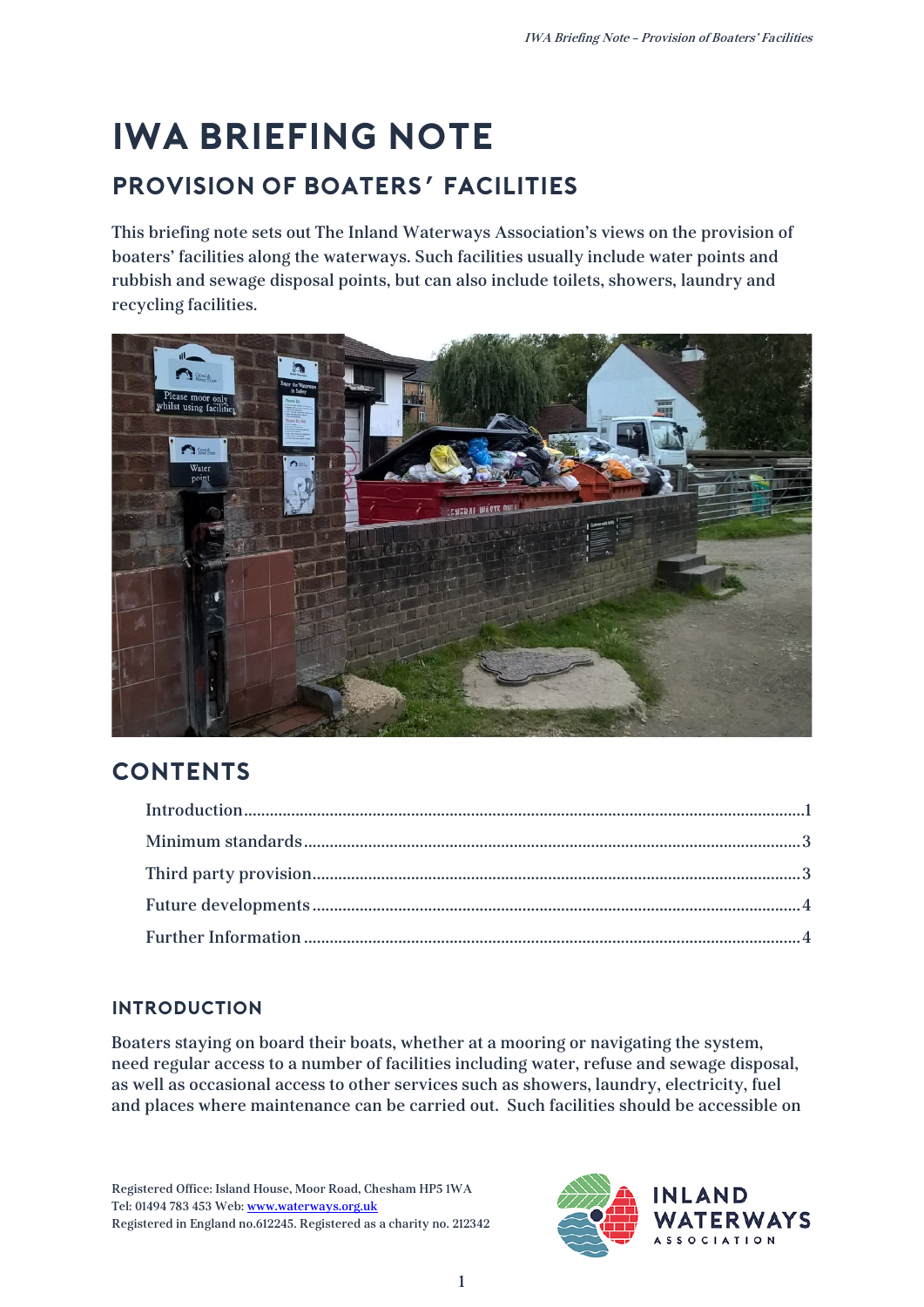a suitably frequent basis, in working order, reliable and any costs should reflect the current market rate.

Navigation authorities are generally responsible for the provision of facilities. Canal & River Trust states that it provides facilities at frequent intervals with thousands of water points and hundreds of water-side waste disposal facilities for rubbish (although only some have recycling facilities).

IWA recommends that maintenance and renewal of boaters' facilities should be considered as part of navigation authorities' asset management strategy. Currently many are old and unreliable resulting in poor service for customers and high maintenance and emergency callout costs. Demands have changed and the drainage to facilities can often not take the quantity, particularly when utilised for self pumpouts.

In some locations the provision of facilities does not meet demand. One example is in London. The London Assembly's paper Moor or less Moorings on London's waterways (Greater London Authority 2015) noted that in Central London facilities were spaced far apart and totalled five water taps, four rubbish and sewage disposal points and three pump-out facilities. The lack of facilities to cater for the demand is a problem in itself but also causes moorings close to the limited facilities to become congested. Many who contributed to the paper, including IWA, called for an increase in the number of facilities on Central London's waterways and the Assembly certainly felt that to date the provision of facilities had not increased in line with the increase in boaters on London's waterways, or in line with the opportunities provided to introduce new facilities by developments.

The paper noted that the provision of more facilities would require investment, and that it was not favourable if this resulted in an increase in fees. It was suggested instead that navigation authorities take a more strategic approach to the problem looking for opportunities to work with others and find alternative funding. Additionally, it noted that increasing the accessibility of existing facilities should be investigated. For example, it should be made clear that facilities close to permanent moorings are for general use and ways to deal with vandalism and long response times to breakdowns should be explored.

Canal & River Trust identified in their 2016 survey of London boaters that there were insufficient facilities for the number of boaters. The survey identified a 57% increase in people living on boats in the capital since 2012, with only seven public water points, five sewage and five refuse disposal facilities to serve all of Central London's resident and visiting boaters. IWA has asked CRT for action given that facilities for boaters in London are hopelessly inadequate to meet spiralling demand from both prospective residents and visitors.

Generally there needs to be a national perspective on the provision of facilities, between one waterway area and another and even between navigation authorities, such as the well-used route from the Trent & Mersey Canal via the Bridgewater Canal (owned by Peel Holdings) onto the Leeds Liverpool Canal.

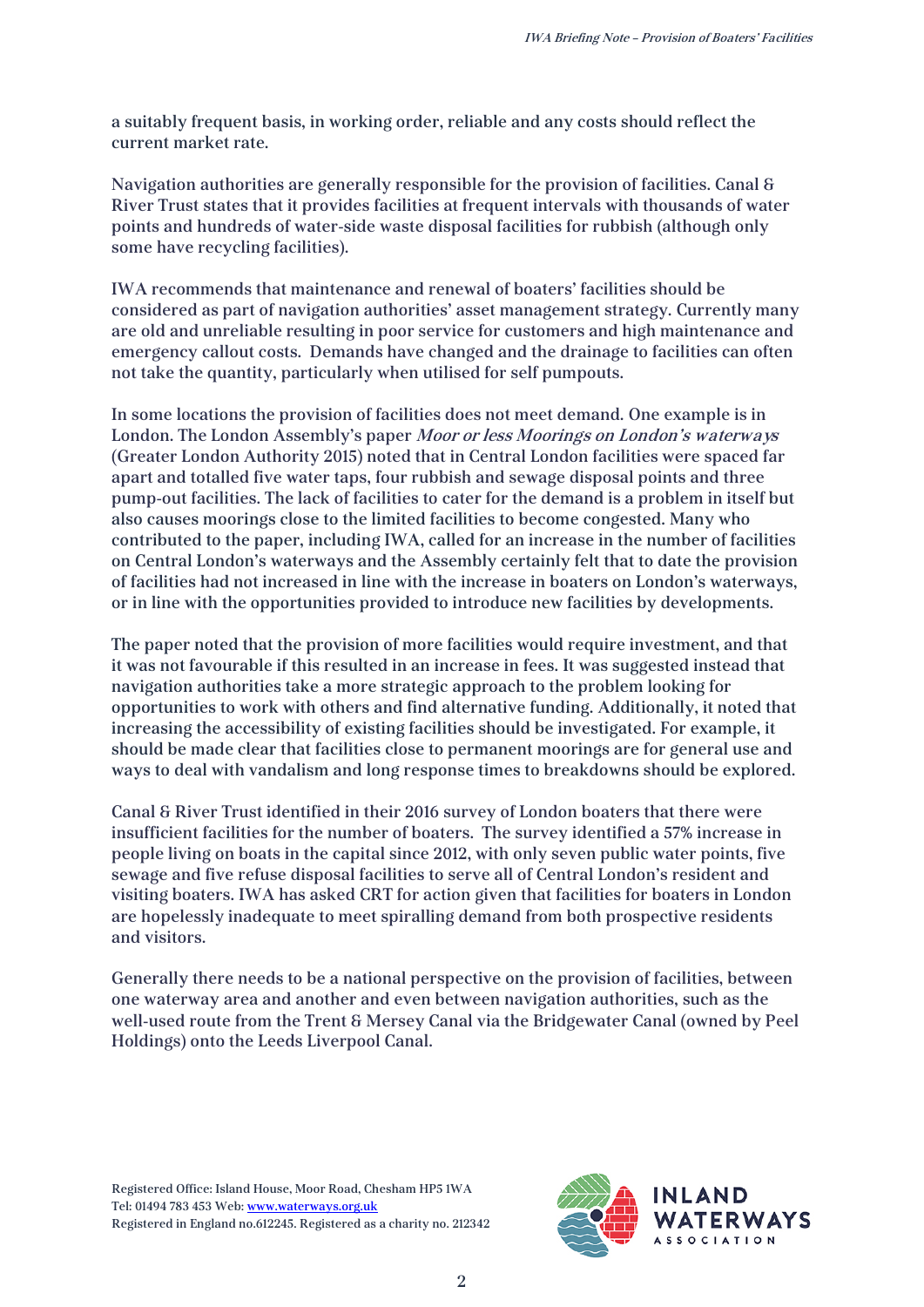#### <span id="page-2-0"></span>**Minimum standards**

IWA believes that there should be minimum standards for the provision of boaters' facilities across the waterways network regardless of the navigation authority or landowner.

The minimum standards recommended by IWA can be found in IWA's Policy on Boaters' Facilities at

www.waterways.org.uk/information/policy\_documents/provision\_boaters\_facilities

#### <span id="page-2-1"></span>**Third party provision**

Facilities provided by navigation authorities and landowners can be supplemented by those available at boatyards and marinas. IWA considers it desirable that all existing and new marinas that cater for visiting boats should provide the following facilities for such boaters:

- Small sites should provide rubbish disposal and a freshwater tap, along with portable chemical toilet waste disposal facilities and mains electricity where practicable.
- Medium sites should provide rubbish disposal and a freshwater tap (with a reasonable flow of water), mains electricity, toilets, portable chemical toilet waste disposal and pump-out, along with laundry where practicable.
- Large sites should provide, in addition to the above, disposal facilities for oily waste, fuel sales, dry dock, wet dock, maintenance services and a chandlery.

Navigation authorities and landowners should not, however, rely on these facilities to meet the desired frequency of facilities outlined above as they are not all accessible out of hours. Where navigation authorities do rely on marina or other private facilities to meet their obligations IWA expects the following criteria to be met:

- Water, portable chemical toilet waste disposal, rubbish and recycling should be provided at no charge and should be accessible at all times
- These facilities should be easily accessible ideally outside the marina
- Signage should be provided to make it clear that the facilities are available to all customers of the navigation authority.

IWA supports the provision of services such as pump-outs by mobile providers using appropriate equipment on board suitable boats. This is often an additional service offered by several fuel boats who also solid fuels, gas and diesel, and IWA recognises the important service that such providers bring to the waterway community.

Where waterside developments, including marinas and housing, are proposed, the inclusion of boaters' facilities should be encouraged. Inclusion of facilities in development plans is an alternative way to produce more facilities at potentially reduced

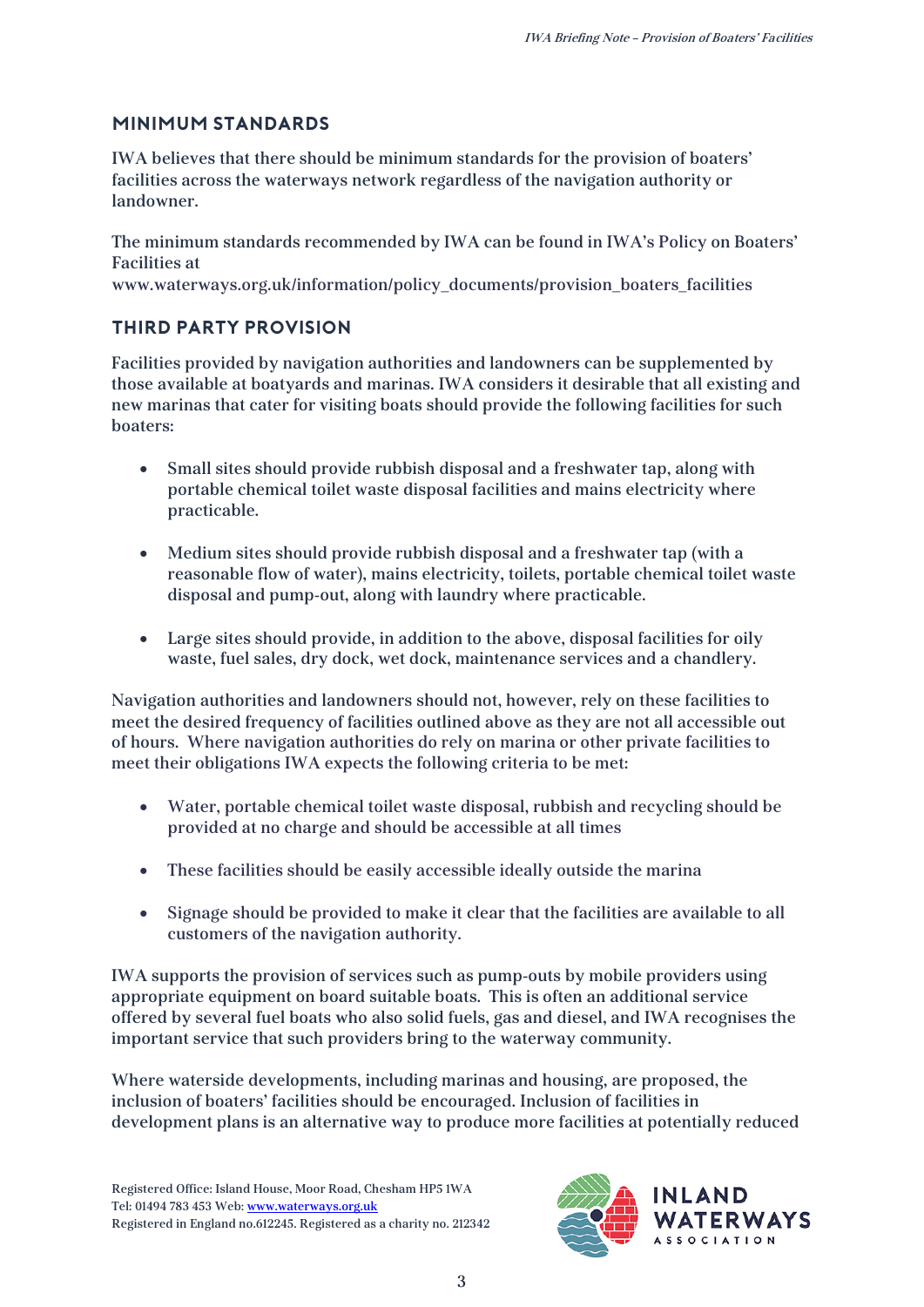costs. CRT already encourages, or sometimes requires, developers to provide boaters' facilities as part of plans to develop CRT sites. Examples include Loughborough Wharf, where a former BW yard was developed into student accommodation, and included boaters' facilities, and Marsworth Junction where a new facilities building has been provided as part of a residential development. Such opportunities should be explored wherever appropriate.

IWA encourages boatyards to retain or install equipment to allow the sale of petrol in addition to red diesel, in order to encourage the use of the waterways by smaller boats with petrol outboard engines.

IWA encourages boatyards and marinas to maintain existing slipways and ensure that they are accessible at all times for use by trailable boats. New boatyards and marinas should incorporate slipways into their development plans. Information on slipway design is available on IWA's website:

[www.waterways.org.uk/waterways/restoration/restoration\\_resources/technical/slipway\\_](http://www.waterways.org.uk/waterways/restoration/restoration_resources/technical/slipway_design) [design](http://www.waterways.org.uk/waterways/restoration/restoration_resources/technical/slipway_design)

#### <span id="page-3-0"></span>**Future developments**

There is a need to think strategically when considering how to meet the need for more facilities so as to fund new facilities in ways that do not necessarily require fee increases. Encouraging waterside developers to include boaters' facilities in their projects is one way of doing this. Existing facilities should also be looked at to see how they could be improved to be more efficient. It may be that the introduction of new facilities to a site such as recycling or pump-out points would provide a more-rounded service that is in demand; or that the introduction of measures to reduce vandalism and decrease breakdown response times would increase the reliability and decrease the downtime of existing facilities so that demand is better met.

Navigation authorities should consider providing composting toilet collection facilities, as well as installing more charging points for electrically propelled boats.

#### <span id="page-3-1"></span>**Further Information**

For further information on IWA's views on the provision of boaters' facilities, including minimum standards, please refer to IWA Policy on the Provision of Boaters' Facilities www.waterways.org.uk/information/policy\_documents/provision\_boaters\_facilities

Further information on other topics briefly touched here can be found in the following briefing notes and policy documents:

Standards for Construction, Restoration and maintenance of Inland Waterways [\(www.waterways.org.uk/information/policy\\_documents/standards\\_for\\_construction\)](http://www.waterways.org.uk/information/policy_documents/standards_for_construction)

Mooring Policy on Navigable Waterways [\(www.waterways.org.uk/information/policy\\_documents/mooring\\_policy\)](http://www.waterways.org.uk/information/policy_documents/mooring_policy)